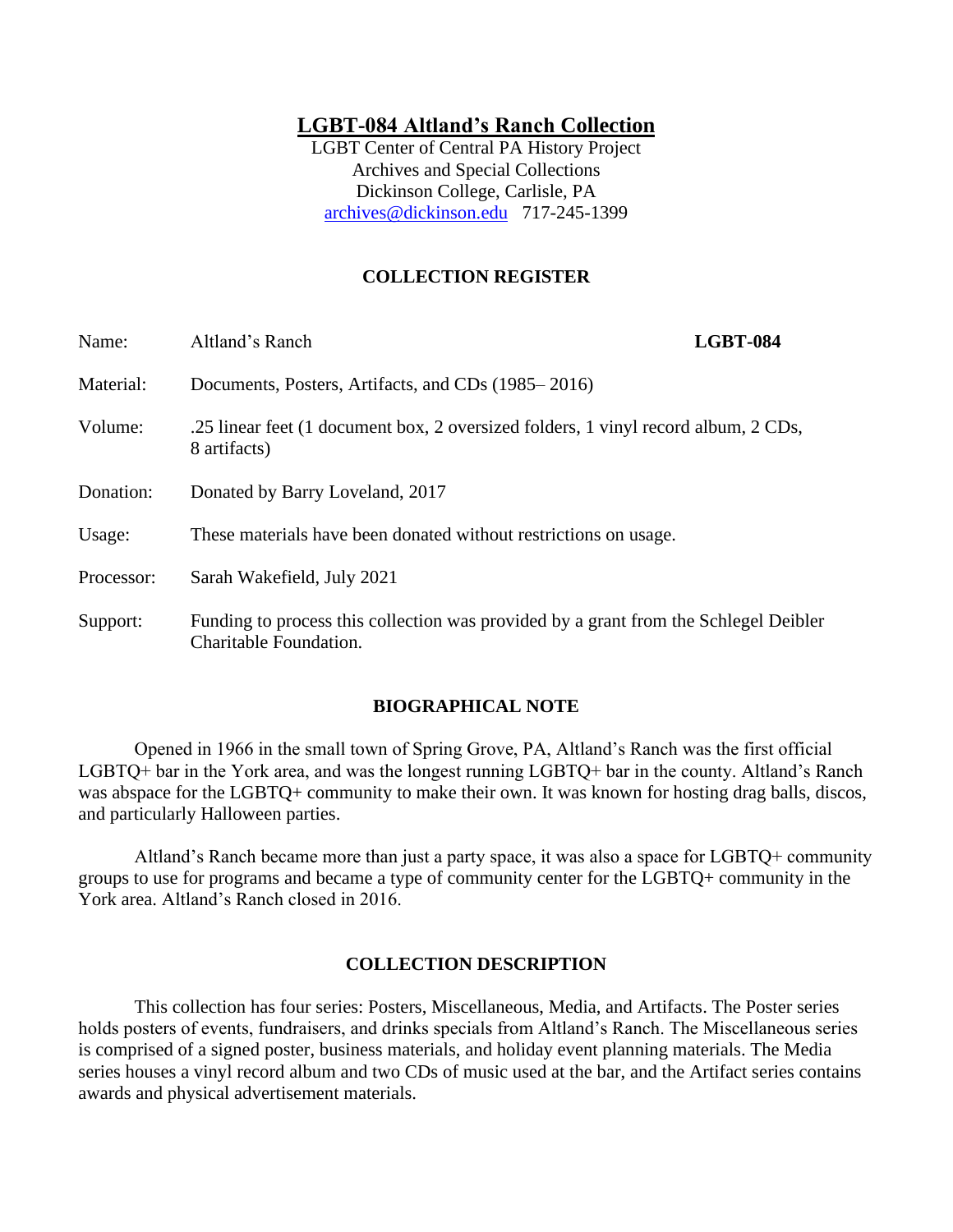# **COLLECTION INVENTORY**

### **Series 1 Posters**

### 1.1 AIDS Fundraiser Posters

1.1.01 "A 'FUN'draiser for AIDS and Breast Cancer" Poster – Aug. 25, 1995

1.1.02 "The Fourth Annual Entertainment Benefit" Posters – Jul. 12, [1999]

## 1.2 Aphrodisiactic April Acts of Kindness [AAOK] Posters

- 1.2.01 "AAOK Show: Act IV" Posters pt. 1 Apr. 27, 1991 1.2.02 "AAOK Show: Act IV" Posters pt. 2 – Apr. 27, 1991
- 1.2.03 Performer Application for AAOK Act IV Apr. 27, 1991

## 1.3 Drink Special Posters

- 1.3.01 Troegs Hopback Microbrew Special circa 2000
- 1.3.02 Redneck Ice Tea Special circa 2000
- 1.3.03 Captian and Coke Speical circa 2000
- 1.3.04 Beer Bottle Speicals circa 2000

## 1.4 Event Posters

- 1.4.01 "Karaoke with Extreme Entertainment" Poster Jan. 26, Feb. 23, Mar. 23, circa 2010
- 1.4.02 "Ladies" of Illusion Posters Mar. 19, circa 2010
- 1.4.03 Miss Gay York PA America Poster Jun. 8 [after 2011]
- 1.4.04 One Stage Night Poster Feb. 26, 2016 (see oversized OBS)
- 1.4.05 Karaoke with DJ Storm Poster Feb. 27, 2016
- 1.4.06 "Splash!" Full Moon Glow Party Aug. 29, 2015 (see oversized OD)

1.5 Holiday Events Posters

- 1.5.01  $25<sup>th</sup>$  Halloween Celebration Oct. 31 [1991]
- 1.5.02 Christmas Celebration Poster Dec. 19-31, 1997
- 1.5.03 "Haunting Halloween" Posters Oct. 30, circa 2000
- 1.5.04 "Haunting Halloween" Posters Oct. 26, 2002
- 1.5.05 New Year's Eve Buffet Posters Dec. 31, 2002

### 1.6 Square Dancing Posters

- 1.6.01 "Come and Try It: The Susquehanna Squares" Poster Aug. 23, 1997
- 1.6.02 "Square Dance with Anyone in the World" Posters Sep. 8, 1997
- 1.6.03 "The Susquehanna Squares" Posters Fall 1997-Spring 1998